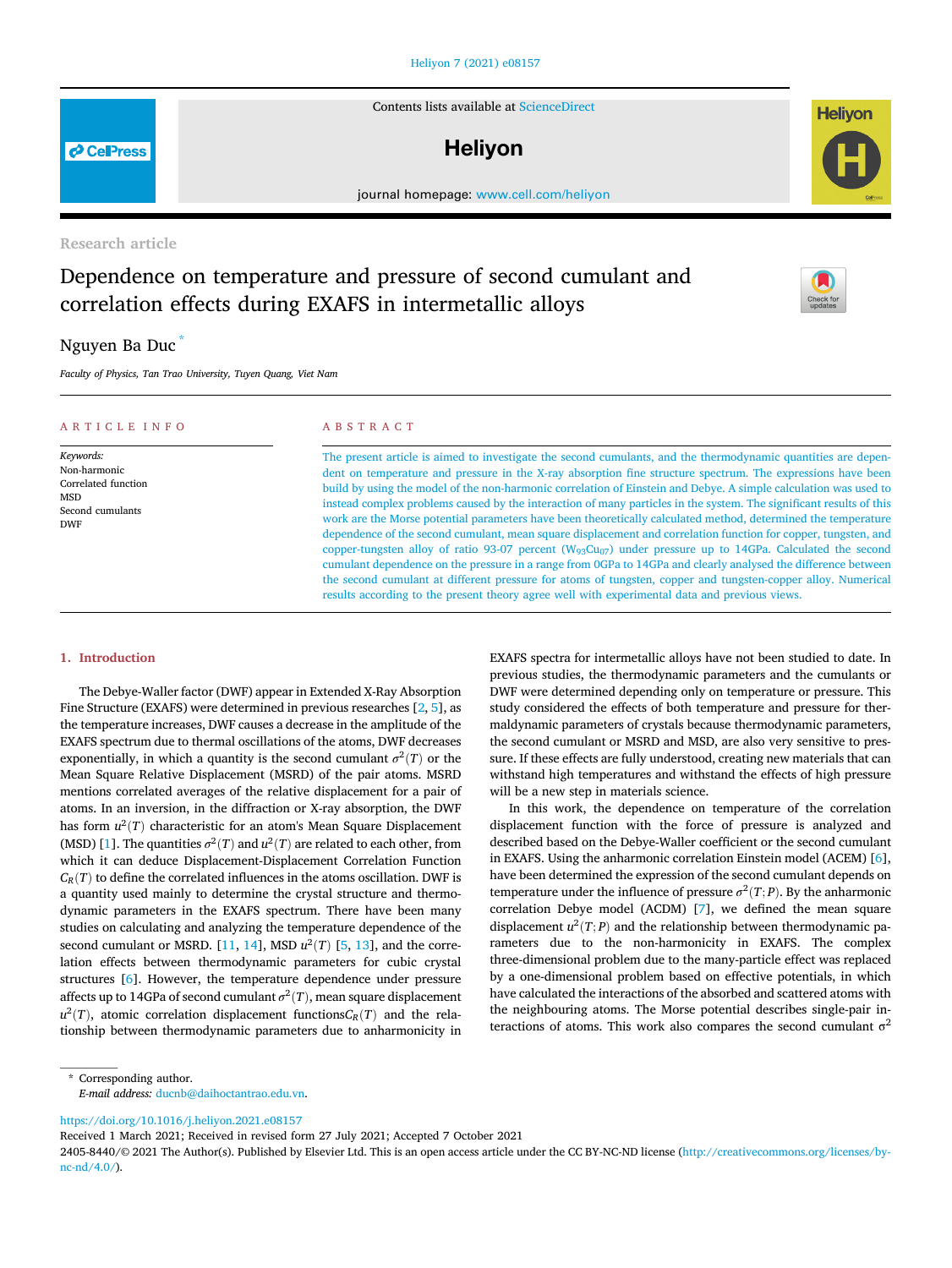obtained from ACEM and the mean square displacement u<sup>2</sup> from ACDM. The obtained analytic expressions were applied to numerical calculations for crystals with face-centred cubic (fcc) and body-centred cubic (bcc) structures and alloys, and applications to copper (Cu), tungsten (W) crystals and tungsten-copper  $W_{93}Cu_{07}$  alloy. Here,  $W_{93}Cu_{07}$  is the alloy with 93% W and 7%  $(\pm 1\%)$  Cu. Tungsten-copper is a product with very high resistance to heat, hardness, and electrical conductivity. In which,  $W_{93}Cu_{07}$  alloy is used the most.

# 2. Formalism

The non-harmonic EXAFS spectrum is often expressed as [[2](#page-4-0)].

<span id="page-1-0"></span>
$$
\chi(k) = \frac{S_0^2 N}{kR^2} F(k) \exp\bigg(-\frac{2R}{\lambda(k)}\bigg) \operatorname{Im}\bigg(e^{i\Phi(k)} \exp\bigg(2ikr_0 + \sum_n \frac{(2ik)^n}{n!} \sigma^{(n)}\bigg(T\bigg)\bigg)\bigg),\tag{1}
$$

where  $S_0^2$  is the intrinsic loss factor due to many electron effects and this quantity characterize for many particles effects,  $N$  is the atomic number of a shell,  $F(k)$  is the atomic backscattering amplitude,  $\Phi(k)$  is the total phase shift of photoelectron,  $k$  and  $\lambda$  are the wave number and mean free path of the photoelectron, respectively, and  $\sigma^{(n)}$  (n = 1, 2, 3,...) are the cumulants and they describe asymmetric components of interactive potential. The latter are due to the thermal average of the function  $e^{-2ikr}$ , in which the asymmetric terms are expanded as a Taylor series around  $R =$  $\langle r \rangle$ , where r is the instantaneous bond length between absorbing and scattering atoms at temperature T.

In the non-harmonic approximation and single-bond potential,  $Eq. (1)$ is rewritten as [\[5\]](#page-4-1).

<span id="page-1-1"></span>
$$
\chi(k) = \sum_{j} \frac{S_0^2 N_j}{k R_j^2} F_j(k) e^{-2\sigma_j^2 k^2} e^{-2R_j/\lambda} \sin[2kR_j + \delta_j(k)]. \tag{2}
$$

In the [Eq. \(2\)](#page-1-1), the exponential function  $DW = 2\sigma_j^2 k^2$  is the  $Z(k) = \sum_{j} \overline{kR_j^2} F_j(k) e^{-\lambda j} e^{-\lambda j} \sin[\frac{2kR_j + \sigma_j(k)}{l}]$ . (2)<br>
In the Eq. (2), the exponential function  $DW = 2\sigma_j^2 k^2$  is the<br>
Debye–Waller factor (DWF), and the quality  $\sigma_j^2$  is second cumulant or the mean square relative displacement (MSRD) of the bond between two nearest-neighbor atoms [[6](#page-4-6)]. During neutron diffraction or X-ray absorption, the DWF has the similar form of  $DW = (k^2 u_j^2)/2$ . In EXAFS spectra, the DWF is a correlation means to compare the correlation displacement of  $\sigma^2$  for an absorbed and backscattered atoms pair. In contrast, neutron diffraction describes the MSD of an atom.

In atomic oscillation, at temperature T, two atoms are separated by a distance r which is described by  $r_j = \hat{x}_j^0 (\mathbf{v}_j - \mathbf{v}_0)$ , with  $\hat{x}_j^0$  is the component vector and is equal to the unit of the atom j at balance position,  $v_i$  is the shift vector of atom j, and  $v_0$  is the shift vector of the absorbing atom in the origin position.

Based on [Eq. \(1\)](#page-1-0), the MSRD  $\sigma^2$  found by averaging the term  $\langle \exp(2i\kappa r_i)\rangle$  $\langle \exp(2i\kappa r_i)\rangle$  $\langle \exp(2i\kappa r_i)\rangle$  [2].

<span id="page-1-2"></span>
$$
\langle \exp(2\mathrm{i} \kappa r_j) \rangle \rightarrow \langle \exp\Big[2\mathrm{i} \kappa \widehat{\mathcal{H}}_j^0(\mathbf{v}_j - \mathbf{v}_0)\Big] \rangle = \exp\Big(-2\kappa^2 \Big\langle \Big[\widehat{\mathcal{H}}_j^0(\mathbf{v}_j - \mathbf{v}_0)\Big]^2 \Big\rangle\Big).
$$
\n(3)

Comparison the Eqs. [\(1\)](#page-1-0) and [\(3\)](#page-1-2), for the non-harmonic vibration, we deduce the second cumulant depend on temperature and pressure has the form

<span id="page-1-3"></span>
$$
\sigma_j^2(T, P) = \langle \left[ \widehat{\mathfrak{R}_j} \cdot (\mathbf{v}_j - \mathbf{v}_0) \right]^2 \rangle = \langle (\mathbf{v}_j \cdot \widehat{\mathfrak{R}_j})^2 \rangle + \langle (\mathbf{v}_0 \cdot \widehat{\mathfrak{R}_j})^2 \rangle - 2 \langle (\mathbf{v}_0 \cdot \widehat{\mathfrak{R}_j}) (\mathbf{v}_j \cdot \widehat{\mathfrak{R}_j}) \rangle. \tag{4}
$$

In case  $\boldsymbol{v}_0 = \boldsymbol{v}_j$ , quantities  $u_j^2(T, P)$  and  $C_R(T, P)$ , will be written as

<span id="page-1-4"></span>
$$
u_j^2(T, P) = \langle (\mathbf{v}_0 \cdot \widehat{\mathfrak{R}}_j)^2 \rangle = \langle (\mathbf{v}_j \cdot \widehat{\mathfrak{R}}_j)^2 \rangle, \tag{5}
$$

<span id="page-1-5"></span> $C_R(T, P) = 2\langle (\boldsymbol{\nu}_0.\widehat{\mathfrak{R}_j}) (\boldsymbol{\nu}_i.\widehat{\mathfrak{R}_j})$  $\rangle$ . (6)

From Eqs.  $(4)$ ,  $(5)$ ,  $(6)$  we have the expression for the relationship between the quantities:

<span id="page-1-6"></span>
$$
C_R(T, P) = 2u_j^2(T, P) - \sigma_j^2(T, P).
$$
\n(7)

To determine the quantities in Eq.  $(7)$  with the non-harmonic influence, we need to calculate the effective force coefficients (SFCs) of a neighbouring atoms group. The calculation is made by the effectual nonharmonic potential energy, it is a function of the shift  $x$  with the influence of pressure. The non-harmonic potential is written in ACEM (indexed as AE) and ACDM (indexed as AD) [\[7,](#page-4-7) [11](#page-4-3)].

<span id="page-1-7"></span>
$$
U_{\text{eff}}^{AE/AD}(x) \approx \frac{1}{2} k_{\text{eff}}^{AE/AD} x^2 + k_{3\text{eff}}^{AE/AD} x^3, \tag{8}
$$

where  $k_{eff}^{AE/AD}$ ,  $k_{3eff}^{AE/AD}$  are the effective SFC and the cubic parameters (CP),  $x = r - r_0$  is the net thermal expansion, and r is the range of the two atoms at temperature T and pressure P, and  $r_0$  is the value of r in balance position and  $P = 0$  GPa. In [Eq. \(8\)](#page-1-7), the contrast of quantities  $U_{\text{eff}}^{AE}(x)$  and  $U_{\text{eff}}^{AD}(x)$  is due to the distinction between the quantities SFCs and CPs.

The effective force constants SFCs and the cubic parameters CP can be received when calculating the effective potential under the influence of both temperature and pressure, with pressures have change magnitudes. We called  $M_1$  and  $M_2$  the mass of absorbed and scattered atoms and considered the approximate mass of the atom pair at the centre of the line joining the two atoms.

In the ACEM, the effective non-harmonic potential  $U_{\text{eff}}^{AE}(x, P)$  has the form

<span id="page-1-8"></span>
$$
U_{\text{eff}}^{\text{AE}}(x,P) = U(x,P) + \sum_{j \neq i} U\left(\frac{\mu}{M_i} x P \widehat{\Re}_{12} \cdot \widehat{\Re}_{ij}\right),\tag{9}
$$

in [Eq. \(9\)](#page-1-8), quantity  $U(x, P)$  is the powerful potential energy between the absorbing and backscattering atoms under the influence of pressure. The sum of i runs from 1 to 2 for pairs of absorbing and scattering particles, and the sum of j runs overall neighbours in a group of atoms. Quantity  $\widehat{\mathfrak{R}} = \mathfrak{R}/|\mathfrak{R}|$  is the unit vector and  $\mu = M_1M_2/(M_1 + M_2)$  is the reduced mass.

Using ACDM with the potential energy  $U_{\text{eff}}^{AD}(x, P)$  is the effective potential energy of a single-particle system. When taking into account only the interactions of N neighbouring atoms, the effective potential energy  $U_{\text{eff}}^{AD}(x, P)$  is

<span id="page-1-9"></span>
$$
U_{\text{eff}}^{AD}(x) = \sum_{j=1}^{N} U(x \mathbf{P} \widehat{\mathbf{\mathcal{R}}}^{0} \cdot \widehat{\mathbf{\mathcal{R}}_{j}}).
$$
 (10)

Using Eqs. [\(9\),](#page-1-8) [\(10\)](#page-1-9), and instead of the calculation for the system of equations three-dimensional because of the influence of multi-atoms, we calculate a more simple one-dimensional equation due to using effective interaction potential Morse, with  $N = 12$  for fcc and  $N = 8$  for bcc crystals.

Expand the  $U(x, P)$  to third order, we have

<span id="page-1-10"></span>
$$
U(x, P) = D(e^{-2\varphi xP} - 2e^{-\varphi xP}) \approx D(-1 + \varphi^2 x^2 P^2 - \varphi^3 x^3 P^3 + ...),
$$
 (11)

in [Eq. \(11\)](#page-1-10), D is the dissociation energy and  $1/\varphi$  is width of the potential. For two-component alloy, if the components are denoted by 1 and 2, then we have  $\varphi_{12}$  and  $D_{12}$ , and the values of the quantities are computed in terms of the doping ratio of the alloy [\[4,](#page-4-8) [9\]](#page-4-9).

The SFCs are expressed as

<span id="page-1-11"></span>
$$
k_{\text{eff}}^{\text{AE}/\text{AD}} = a D_{12} \varphi_{12}^2, \quad k_{3\text{eff}}^{\text{AE}/\text{AD}} = -b D_{12} \varphi_{12}^3. \tag{12}
$$

For the ACD model, the constants  $a = 8$ ;  $b = 3/4$ , in the ACE model a  $= 5$ ; b  $= -5/4$ .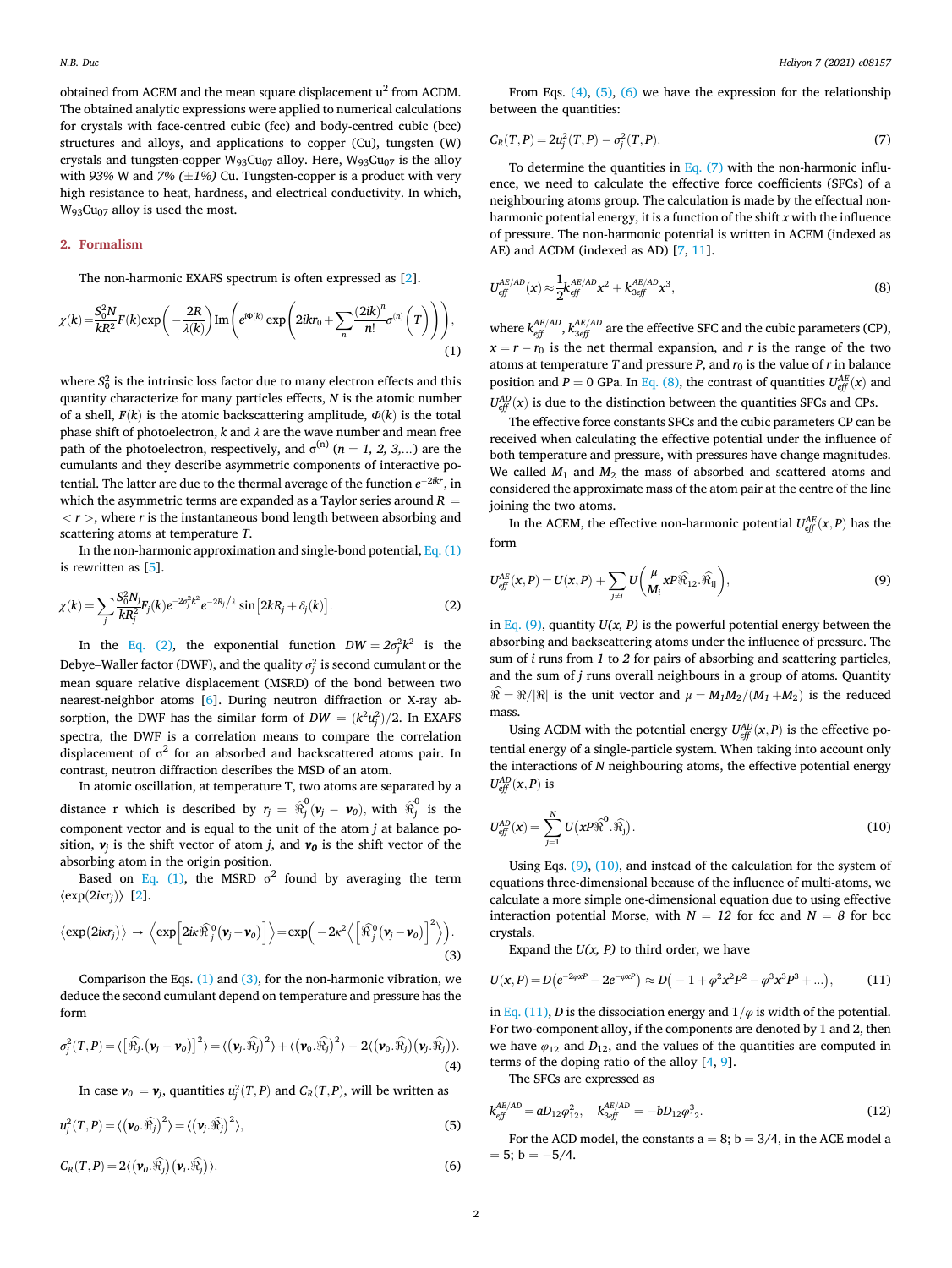<span id="page-2-4"></span>Table 1. Quantities  $D_{12}$  $D_{12}$  $D_{12}$  and  $\phi_{12}$  and  $\mu$  at pressure 0 GPa compared to experiments [\[11](#page-4-3), 12] and other theory [[3\]](#page-4-11).

| Quantity/Crystal | $D_{12}$ [eV] (Present) | $D_{12}$ [eV] (Exp. [11, 12]) | $D_{12}$ [eV]<br>$\left 3\right $ | $\varphi_{12}$ [A <sup>-1</sup><br>(Present) | (Exp. [11, 12])<br>$\varphi_{12}$ $\tilde{A}$ | $\left[\begin{array}{c} 2 \end{array}\right]$ [3]<br>$\varphi_{12}$ [A $\overline{A}$ | $\mu(\times 10^{(-26)})$ [eV/ $\rm{\AA^2s^{-2}}$ ] |
|------------------|-------------------------|-------------------------------|-----------------------------------|----------------------------------------------|-----------------------------------------------|---------------------------------------------------------------------------------------|----------------------------------------------------|
| $Cu-Cu$          | 0.3429                  | 0.3528                        | 0.3426                            | 1.3588                                       | 1.4072                                        | 1.3591                                                                                | 0.6622                                             |
| $W-W$            | 0.9922                  | 0.9907                        | 0.9915                            | 1.4115                                       | 1.4405                                        | 1.4122                                                                                | 1.9167                                             |
| $W_{93}Cu_{07}$  | 0.9467                  | $\sim$                        |                                   | 1.3982                                       |                                               |                                                                                       | 1.8289                                             |

<span id="page-2-5"></span>Table 2. Quantities  $k_{\text{eff}}$  and  $k_{3\text{eff}}$  at pressure 0 GPa and compared to other theories [\[3](#page-4-11), [8](#page-4-12)].

| Quantity/<br>Crystal | $k_{\text{eff}}^{\text{AD}}$ [eV/Å <sup>2</sup> ]<br>(Present) | $k_{\text{eff}}^{AD}$ [eV/Å <sup>2</sup> ] | $k_{\text{eff}}^{\text{AE}}$ [eV/Å <sup>2</sup> ]<br>(Present) | $k_{\text{eff}}^{AE}$ [eV/Å <sup>2</sup> ]<br>$\left[ 8\right]$ | $k_{3eff}^{AD}$ [eV/Å <sup>3</sup> ]<br>(Present) | $k_{3eff}^{AD}$ [eV/ $\rm{\AA}^{3}$ ]<br>$\vert 3 \vert$ | $k_{3eff}^{AE}$ [eV/ $\rm{\AA}^{3}$ ]<br>(Present) | $k_{3eff}^{AE}$ [eV/ $\rm{\AA^3}$ ]<br>$\left[ 8 \right]$ |
|----------------------|----------------------------------------------------------------|--------------------------------------------|----------------------------------------------------------------|-----------------------------------------------------------------|---------------------------------------------------|----------------------------------------------------------|----------------------------------------------------|-----------------------------------------------------------|
| Cu–Cu                | 3.1655                                                         | 3.4931                                     | 2.3214                                                         | 5.0649                                                          | 0.4748                                            | 0.8070                                                   | 0.7914                                             | 0.8831                                                    |
| $W-W$                | 9.8840                                                         | 9.4365                                     | 7.2482                                                         | 7.8143                                                          | 1.4826                                            | 1.4768                                                   | 2.4710                                             | 2.5867                                                    |
| $W_{93}Cu_{07}$      | 9.2537                                                         | $\overline{\phantom{a}}$                   | 6.7860                                                         | $\overline{\phantom{a}}$                                        | 1.3881                                            |                                                          | 2.3134                                             |                                                           |

<span id="page-2-6"></span>

|  |  |  |  |  |  |  | <b>Table 3.</b> Quantities $D_{12}$ , $\phi_{12}$ , $k_{eff}$ , and $k_{3eff}$ at pressures 0 - 14GPa, application to $W_{93}Cu_{07}$ . |  |
|--|--|--|--|--|--|--|-----------------------------------------------------------------------------------------------------------------------------------------|--|
|--|--|--|--|--|--|--|-----------------------------------------------------------------------------------------------------------------------------------------|--|

| Pressure[GPa] | $D_{12}$ (eV) | $\varphi^{12}$ $\rm A^{-1}$ | $k_{\text{eff}}^{AE}$ (eVA <sup>2</sup> ) | $k_{\text{eff}}^{AD}(eVA^2)$ | $k_{3eff}^{AE}(eVA^3)$ | $k_{3eff}^{AD}$ (eVA <sup>3</sup> ) |
|---------------|---------------|-----------------------------|-------------------------------------------|------------------------------|------------------------|-------------------------------------|
| $\mathbf{0}$  | 0.9467        | 1.3982                      | 6.7860                                    | 9.2537                       | 2.3134                 | 1.3881                              |
| 5             | 0.9745        | 1.2785                      | 6.6332                                    | 8.9756                       | 2.2415                 | 1.2426                              |
| 10            | 1.3114        | 1.2168                      | 6.5428                                    | 8.6843                       | 2.1902                 | 0.9815                              |
| 14            | 1.5830        | 1.1884                      | 6.3795                                    | 8.1782                       | 1.8527                 | 0.9527                              |

To deduce thermodynamic parameters in Eqs. [\(5\)](#page-1-4), [\(6\)](#page-1-5), [\(7\),](#page-1-6) we determined quantities according to the Debye model with all different frequencies, with wavenumber q. Using the ACD model, we have  $u^2(T; P)$ 

<span id="page-2-0"></span>
$$
u^{2}(T, P) = \frac{\hbar c}{2\pi k_{eff}^{\Delta D}} \int_{0}^{\pi/c} 2\sqrt{\frac{2k_{eff}^{\Delta D}}{M}} |\sin(qc/2)| \frac{1 + e^{-(\beta\hbar\omega(q))}}{1 - e^{-(\beta\hbar\omega(q))}} dq, \quad \beta = \frac{1}{k_{B}T}.
$$
\n(13)

After substituting  $k_{\text{eff}}^{\text{AD}}$  from [Eq. \(12\)](#page-1-11) into [Eq. \(13\),](#page-2-0) quantity  $u^2(T;P)$  as

<span id="page-2-1"></span>
$$
u^{2}(T,P)=\frac{\hbar c}{16\pi D_{12}\varphi_{12}^{2}}\int\limits_{0}^{\pi/c}8\sqrt{\frac{D_{12}\varphi_{12}^{2}}{M}}|\sin(qc/2)|\frac{1+e^{-(\beta\hbar\omega_{AD}(q))}}{1-e^{-(\beta\hbar\omega_{AD}(q))}}dq,\ \ |q|\leq\pi/c.
$$
\n(14)

<span id="page-2-7"></span>Similar, according to the ACE model, we have the expression of  $\sigma^2(T;P)$ 

<span id="page-2-2"></span>
$$
\sigma^2(T,P) = \frac{\hbar c}{10\pi D_{12}\varphi_{12}^2} \int_0^{\pi/ c} \sqrt{\frac{5D_{12}\varphi_{12}^2}{\mu} \left(s - \frac{15}{2}\varphi_{12}a\right)} \frac{1 + e^{-(\beta\hbar\omega_{AE}(q))}}{1 - e^{-(\beta\hbar\omega_{AE}(q))}} dq, \ |q| \le \pi/c.
$$
\n(15)

with  $s = 5$  for fcc and  $s = 11/3$  for bcc, c is the net coefficient, the quantities  $q$ ,  $M$ , and  $\mu$  have described above.

From Eqs. [\(7\)](#page-1-6), [\(14\),](#page-2-1) and [\(15\)](#page-2-2) we received  $C_R(T; P)$ 

<span id="page-2-3"></span>
$$
C_{R}(T, P) = \frac{\hbar c}{2\pi D_{12}\varphi_{12}^{2}} \left[ \frac{1}{4} \int_{0}^{\pi/c} 8\sqrt{\frac{D_{12}\varphi_{12}^{2}}{M}} |\sin(qc/2)| \frac{1 + e^{-(\beta\hbar\omega_{AD}(q))}}{1 - e^{-(\beta\hbar\omega_{AD}(q))}} dq - \frac{1}{5} \int_{0}^{\pi/c} \sqrt{\frac{5D_{12}\varphi_{12}^{2}}{\mu}} \left( s - \frac{15}{2}\varphi_{12}a \right) \frac{1 + e^{-(\beta\hbar\omega_{AE}(q))}}{1 - e^{-(\beta\hbar\omega_{AE}(q))}} dq \right], \ \ \beta = \frac{1}{k_{B}T}, \ \ |q| \leq \pi/c.
$$
\n(16)



Figure 1. Graph depicting second cumulant in terms of T, application to Cu, W,  $W_{93}Cu_{07}$  at 0 GPa (a), and  $W_{93}Cu_{07}$  alloy up to 14 GPa (b).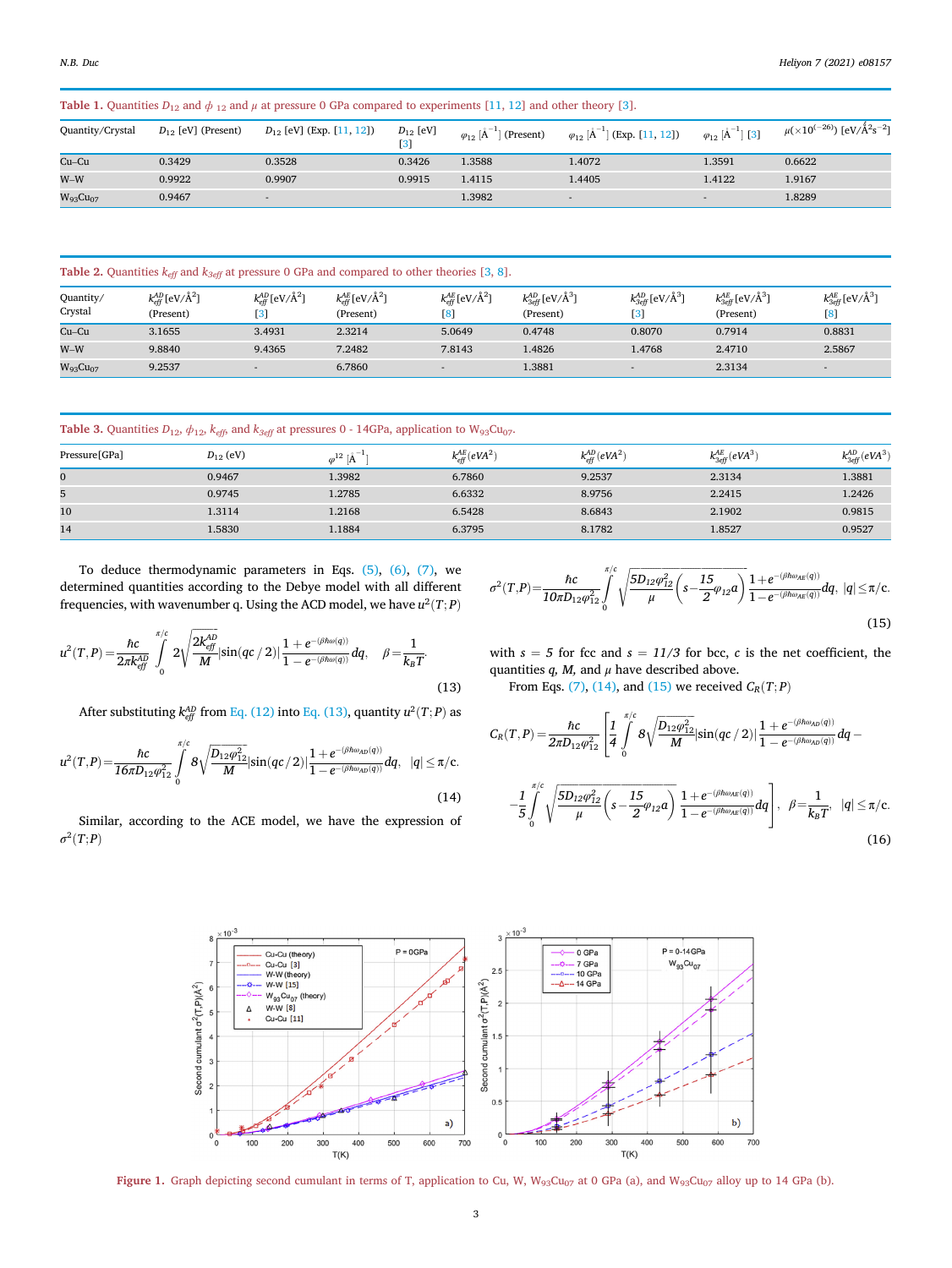<span id="page-3-0"></span>

<span id="page-3-1"></span>Figure 2. Graph depicting  $u^2$  in terms of T, application to Cu, W,  $W_{93}Cu_{07}$  at 0 GPa (a), and  $W_{93}Cu_{07}$  alloy up to 14 GPa (b).



Figure 3. Graph depicting function C<sub>R</sub>(T, P), application to Cu, W, and W<sub>93</sub>Cu<sub>07</sub> at 0 GPa (a), and W<sub>93</sub>Cu<sub>07</sub> up to 14 GPa (b).

## 3. Results and discussion

Application to calculate for Cu, W crystals and  $W_{93}Cu_{07}$  intermetallic alloy by using Eqs. [\(14\)](#page-2-1), [\(15\)](#page-2-2), [\(16\)](#page-2-3). Theoretical calculation results for the parameters of Morse potential in case unaffected of pressure (0 GPa) are summarized in [Table 1,](#page-2-4) and the SFCs outlined in [Table 2.](#page-2-5) The results in the Tables [1](#page-2-4) and [2](#page-2-5) have indicated this method is consistent with the measurements from experiments [[11](#page-4-3), [12\]](#page-4-10) and previous studies [[3](#page-4-11), [8](#page-4-12)]. The results of the parameters of Morse potential are listed in [Table 3.](#page-2-6) The elastic force constant and the cubic constant at in case pressure up to 14 GPa application to  $W_{93}Cu_{07}$  alloy have been determined. Substitute the results in Tables [1](#page-2-4) and [2](#page-2-5) into Eqs. [\(14\),](#page-2-1) [\(15\),](#page-2-2) and [\(16\)](#page-2-3), we received values of quantities  $u^2(T;P)$ ,  $\sigma^2(T,P)$ , and  $C_R(T;P)$ .

Figures [1](#page-2-7) and [2](#page-3-0) show the dependence on temperature of second cumulant or DWF  $\sigma^2(T; P)$  and MSD  $u^2(T; P)$ , respectively, for Cu, W, and W93Cu07 at pressure 0 GPa (see the graphs in Figures [1](#page-2-7)a and [2a](#page-3-0)), and  $W_{93}Cu_{07}$  in the case pressure range from 0GPa to 14GPa (see the graphs in Figures [1](#page-2-7)b, [2b](#page-3-0)). In these figures, it can be seen that at high temperatures, the line curves describing quantities  $\sigma^2(T; P)$  and  $u^2(T; P)$  are linearly ratio to the T, which may apply to classical theory. At temperatures less than, the line curves for Cu, W, and  $W_{93}Cu0<sub>7</sub>$  include the energy of point zero, this is a quantum activation, and  $\sigma^2(T; P)$  is greater than  $u^2(T; P)$  at all temperatures. Thus, the calculated results are suitable because the study used quantum statistical methods, so the results are correct over the whole temperature range. Figures [1b](#page-2-7),  $2b$ , for  $W_{93}Cu_{07}$ alloy show that as the pressure increases, the values for  $\sigma^2(T; P)$  and  $u^2(T; P)$  decrease, especially at high temperatures, the values decrease more strongly. In previous studies, the MSRD and MSD are only dependent on temperature. Due to thermal oscillations, the pairs of atoms only

displacement around the equilibrium position, at high temperatures, the displacement will be stronger. Nevertheless, when the pressure is increased, it creates a force to limit the thermal vibrations of the atoms and directly affects and reduces the lattice expansion, so the values of  $\sigma^2$ and  $u^2(T; P)$  decrease more strongly at high pressure and temperatures.

Moreover,  $\sigma^2(T)$  has a greater value than  $u^2(T)$ , showing that the damping factor in the EXAFS spectrum of the ACD model is more larger than those of CD model. This difference comes from the choice of the

<span id="page-3-2"></span>

**Figure 4.** Graph depicting function  $\Delta \sigma^2$ (P), application to  $W_{93}Cu_{07}$  alloy.